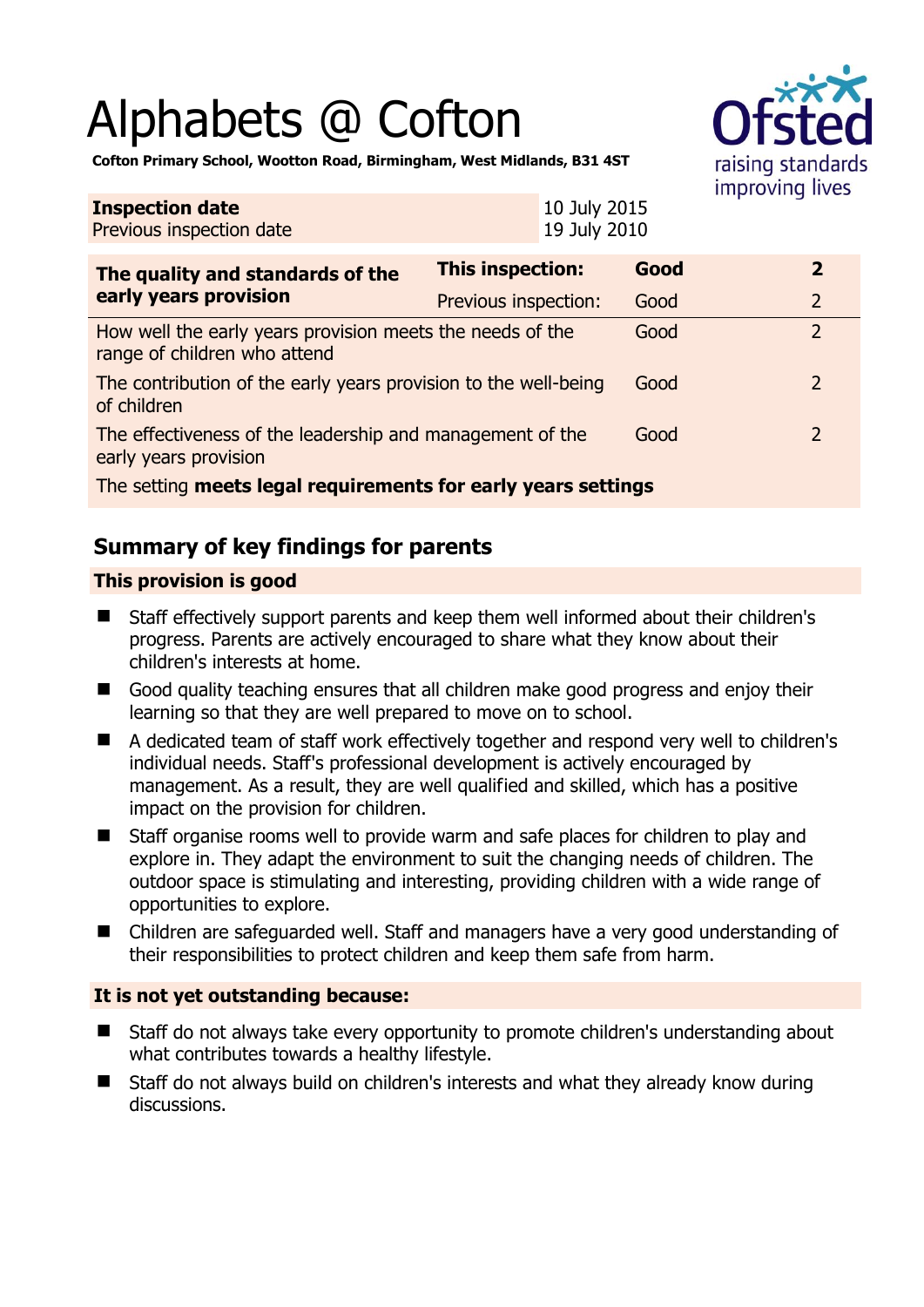# **What the setting needs to do to improve further**

#### **To further improve the quality of the early years provision the provider should:**

- help staff to use further opportunities to encourage children to talk about their own experiences, in order for them to be able to consistently build on what children know
- extend children's understanding of the importance of what they can do to contribute towards their good health.

#### **Inspection activities**

- The inspector toured the premises and observed children and staff in the playroom and outdoors.
- The inspector spoke to members of staff and children at appropriate times during the inspection and held a meeting with the manager and the childcare coordinator.
- $\blacksquare$  The inspector checked evidence of the suitability and qualifications of staff working with children and discussed the provider's improvement plan.
- The inspector looked at a selection of children's records, planning documents and policies.
- The inspector took account of the views of parents spoken to on the day.
- The inspector carried out a joint observation with the manager.

#### **Inspector**

Susan Rogers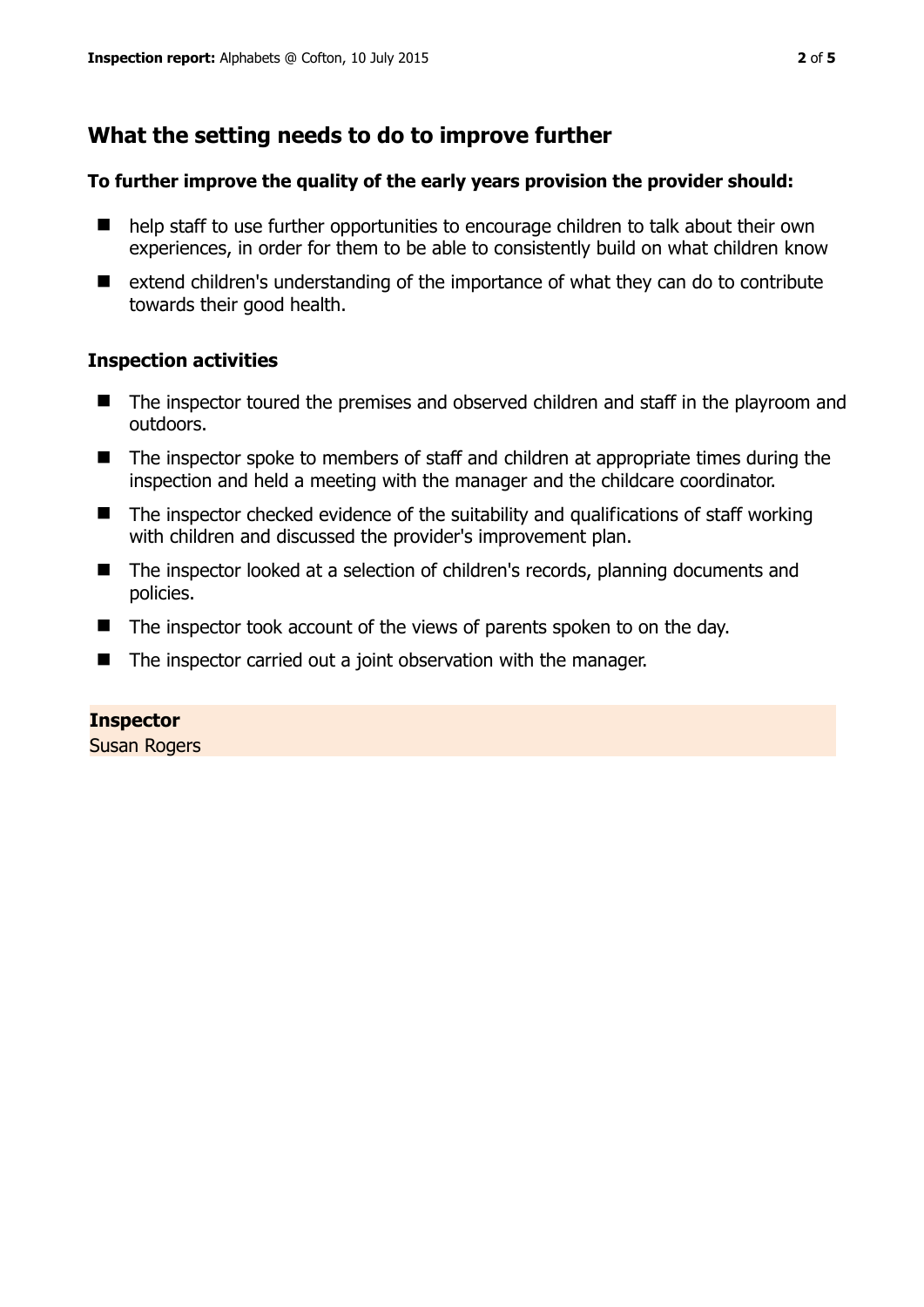## **Inspection findings**

#### **How well the early years provision meets the needs of the range of children who attend. This is good**

Staff have a clear understanding of the Early Years Foundation Stage and provide children with high levels of encouragement to help them to enjoy their learning. Staff plan for children's individual needs by identifying any gaps in their learning. This means that children learn through fresh ideas that are up to date with their individual learning needs and interests. Story time provides children with rich and interesting experiences, as staff share props with children to make the story more meaningful. However, staff do not always build on what children know to sustain their interest even further. Children recognise the different letter sounds and become confident at recognising their names and the names of others in the group. Staff make learning fun and encourage children to think for themselves and resolve problems. Children are confident in using numbers for practical purposes and are able to calculate and estimate numbers independently. These skills help to prepare them well for starting school. Children enjoy playing creatively and use their imaginations when exploring outdoors.

#### **The contribution of the early years provision to the well-being of children is good**

Staff gather very detailed information from parents about their children's learning and development before they start at the setting. Staff provide a welcoming and stimulating environment for children. They regularly use the outdoor area to enjoy imaginary play and extend their physical skills. They confidently support their own weight with their arms using beams and climbing equipment. Staff promote children's self-esteem through consistent praise and encouragement. As a result, children behave well and are well motivated. Children are encouraged to be independent in preparation for starting school. They are kind and considerate to one another and include each other in their play. Children are provided with healthy food at snack time and they follow good hygiene procedures in their self-care. However, staff do not always encourage children's understanding of what contributes to a healthy lifestyle, such as explaining about which foods are good for them.

#### **The effectiveness of the leadership and management of the early years provision is good**

Managers closely monitor the educational programme. Staff work together as an effective team and are highly supportive of one another. They regularly share their ideas with each other through weekly meetings and are supported well by the management team. As a result, staff have an effective understanding of their strengths and weaknesses. Staff's confidence is very much encouraged through opportunities for training and professional development. Staff evaluate the provision and regularly identify areas for development. They work closely with the host school and regularly exchange information about children's needs so that staff can plan in greater detail for children's further development. Staff work closely with parents. They run workshop sessions and regularly exchange information with them about their children's progress.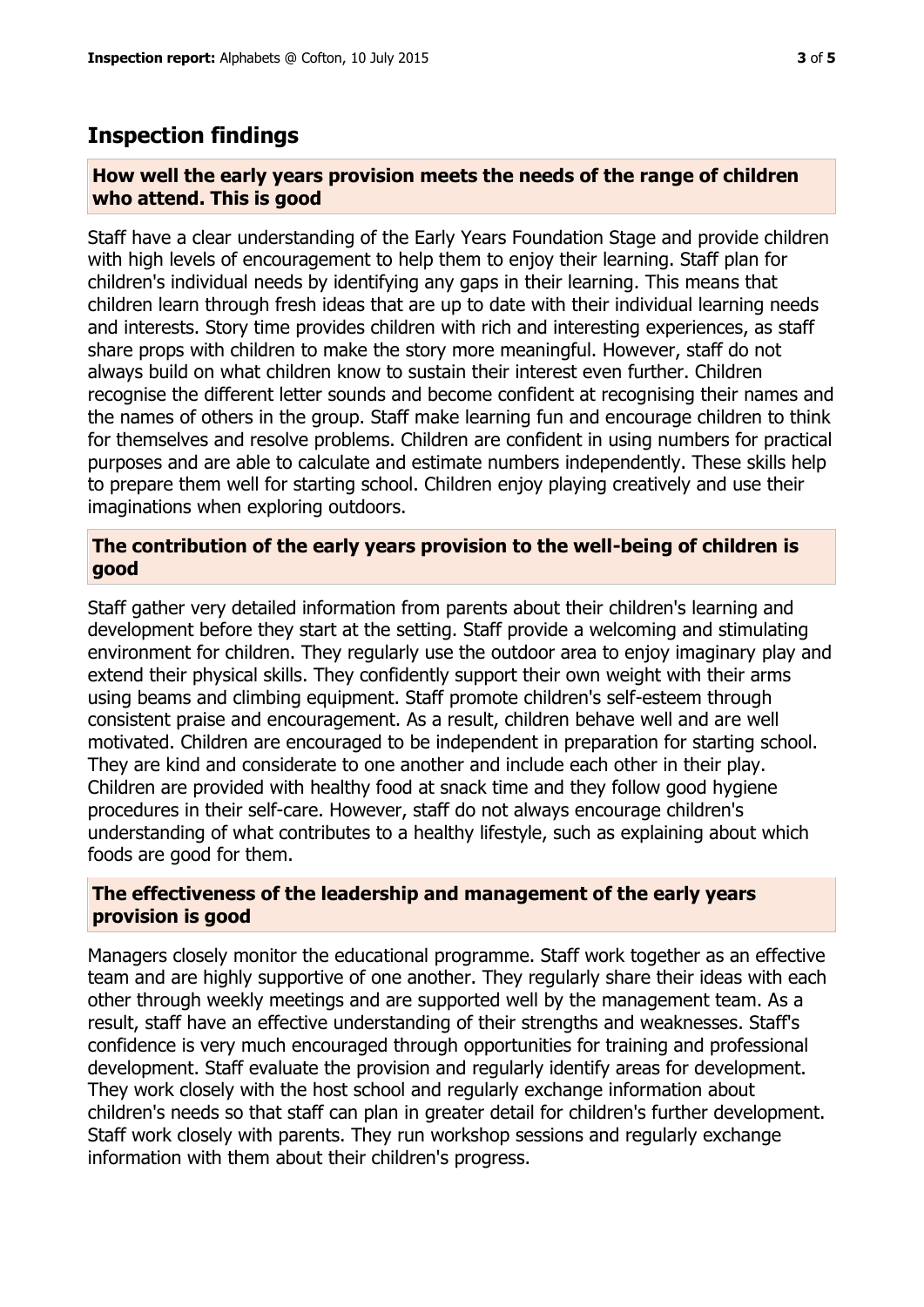### **Setting details**

| Unique reference number       | EY313625                            |
|-------------------------------|-------------------------------------|
| <b>Local authority</b>        | Birmingham                          |
| <b>Inspection number</b>      | 862133                              |
| <b>Type of provision</b>      | Full-time provision                 |
| <b>Registration category</b>  | Childcare - Non-Domestic            |
| Age range of children         | $0 - 17$                            |
| <b>Total number of places</b> | 20                                  |
| Number of children on roll    | 76                                  |
| <b>Name of provider</b>       | Longbridge Childcare Strategy Group |
| Date of previous inspection   | 19 July 2010                        |
| <b>Telephone number</b>       | 0121 477 8409                       |

Alphabets @ Cofton was registered in 2005. The nursery employs four members of staff. Of these, three members of staff have qualifications at level 3 and one has a level 6 qualification. The pre-school opens Wednesday to Friday from 9.15 until 2.15pm. The outof-school club runs from 7.30am to 9am and from 3pm to 6pm, Monday to Friday, and from 7.30am to 5pm during the school holidays. The pre-school provides funded early education for three- and four-year-old children.

This inspection was carried out by Ofsted under sections 49 and 50 of the Childcare Act 2006 on the quality and standards of provision that is registered on the Early Years Register. The registered person must ensure that this provision complies with the statutory framework for children's learning, development and care, known as the Early Years Foundation Stage.

Any complaints about the inspection or the report should be made following the procedures set out in the guidance 'Complaints procedure: raising concerns and making complaints about Ofsted', which is available from Ofsted's website: www.gov.uk/government/organisations/ofsted. If you would like Ofsted to send you a copy of the guidance, please telephone 0300 123 4234, or email enquiries@ofsted.gov.uk.